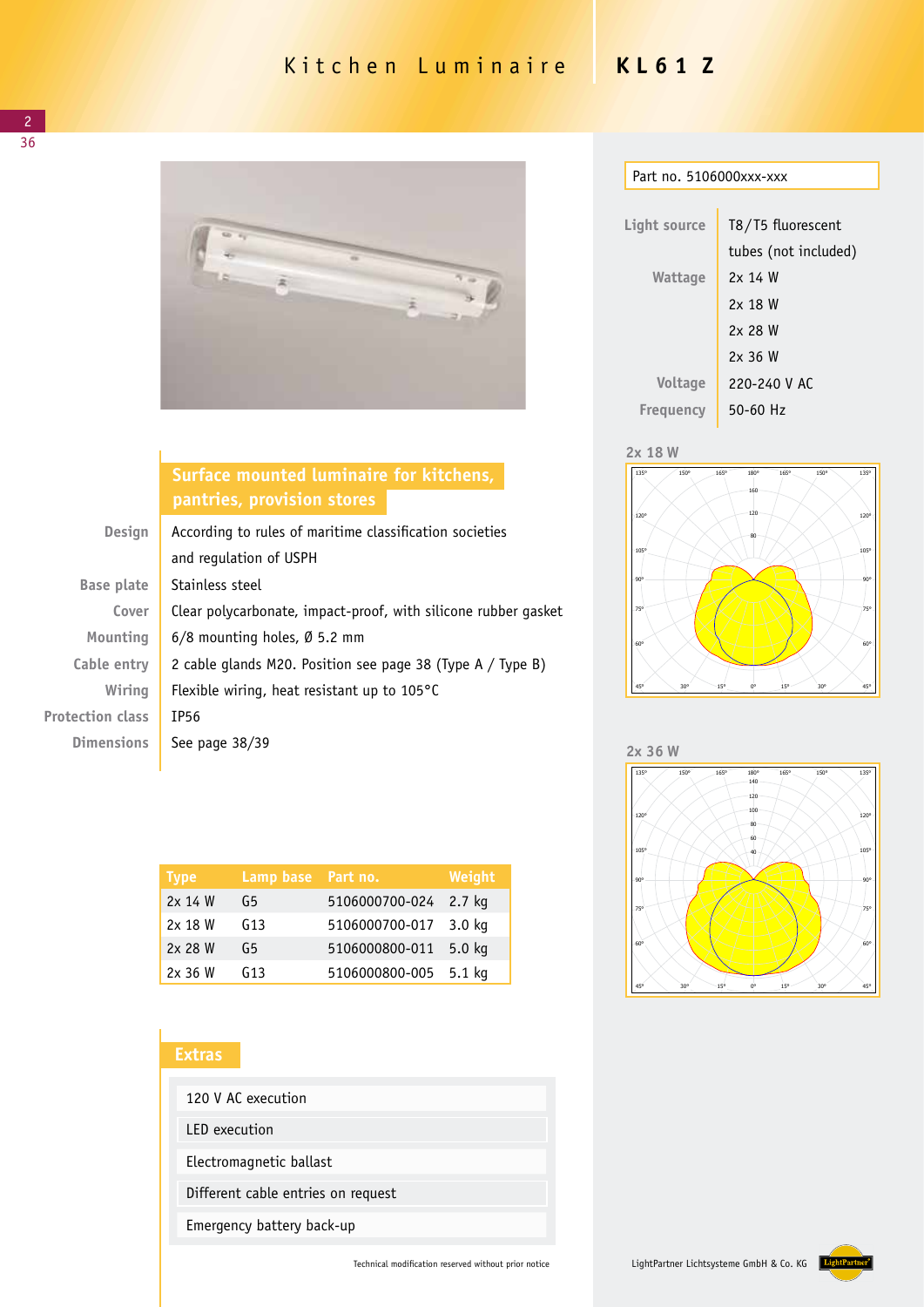> Part no. 5106000700-xxx 5107000600-xxx





|               | <b>Spare parts</b>     | Part no.   |
|---------------|------------------------|------------|
| 1             | Cover                  | 7112003200 |
| $\mathcal{P}$ | Cover screws (6 pcs)   | 7508000100 |
| 3             | Silicone gasket        | 7301000200 |
| 4             | Lamp holder G5 (4pcs)  | 7111023100 |
|               | Lamp holder G13 (4pcs) | 7111023800 |
| 5             | Base plate (type A)    | 7210001700 |
|               | Base plate (type B)    | 7210001600 |